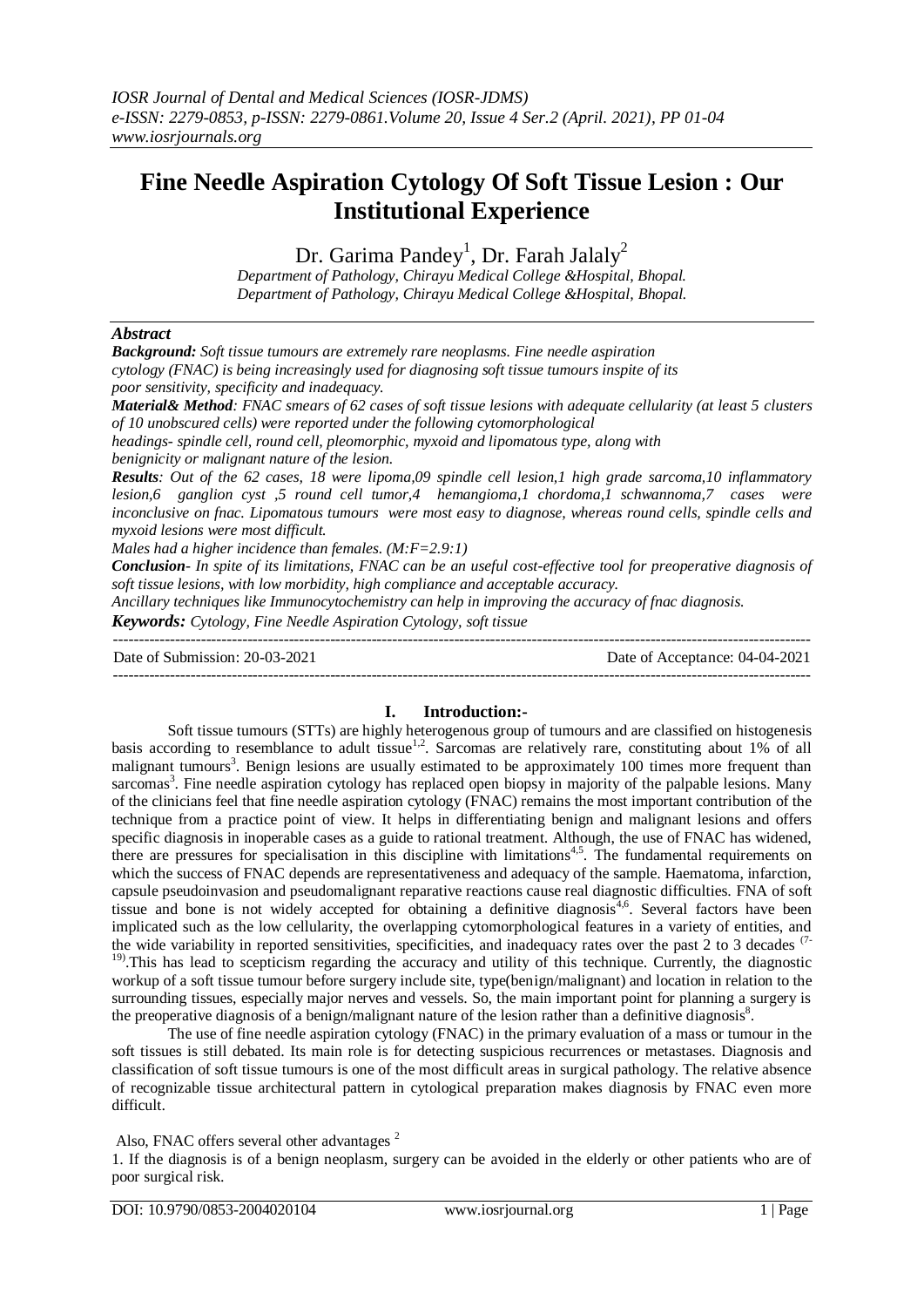2. In case of a high grade malignancy or of recurrent cancers and metastasis, a cytological diagnosis allows the administration of a palliative treatment.

3. FNAC is an outpatient department procedure, necessitating neither patient preparation nor general anesthesia. It is safe, almost painless and cost effective

### **II. Aims And Objectives:-**

The aim of the present study was to evaluate FNAC smears from soft tissue tumours, sub classify them into various cytomorphological categories

#### **III. Material And Methods:-**

The study was undertaken at the cytology section in the department of pathology in Chirayu Medical College and Hospital ,Bhopal . A total of 62 FNAC from Soft tissue lesions were retrieved and evaluated retrospectively over a period of 6 months(May 2018 to October 2018). Complete clinical history, examination findings and radiological data of all patients was noted.

Only cases diagnosed as soft tissue lesions on cytology or performed from clinically looking soft tissue lesion were included in study. After informed patient consent and proper antiseptic cleaning with rectified spirit, aspiration was done by a fine 22 to 24 G needle fitted with a 10 cc plastic syringe. Conventional Papanicolaou (Pap), Haematoxylin and Eosin (in wet fixed smears) and May Grunwald Giemsa (MGG) (in air dried smears) were performed in all cases. In large tumours, multiple aspirations were performed from different sites. Repeat aspirations were performed in case the first aspiration failed to give a diagnosis or where adequate cellularity was not obtained. Adequacy was defined as at least 5 clusters of 10 unobscured cells in all slides.

On examination, all cases were labelled under the following cytomorphological categories--- spindle cell, round cell, pleomorphic,vascular, myxoid and lipomatous type . In cases of mixed components, the specific subtype was assigned based on the predominant morphological pattern. Cases which yielded only blood/necrosis/poor yield in repeat aspirations were labelled as "inconclusive diagnosis".

#### **IV. Observation And Results**

62 cases were diagnosed and classified by cytological examination.59 cases(95.16%)were benign and 3(4.84%) were malignant.

Out of 62 diagnosed cases, the median age of involvement was 36 years (range 10- 72years).The age distribution of soft tissue tumours as diagnosed by fnac showed that tumours were relatively common in the 4th to 5th decade of life .

There were 46 cases among males(74%) and 16 cases among females(26%).

On cytological examination of 62 fine needle aspirates,categorization of soft tissue lesion was done which showed maximum cases of lipomatous lesion followed by spindle cell lesions and inflammatory lesions. There were 18 cases of lipoma,9 cases of spindle cell tumour,1 case of schwannoma,5 cases of round cell lesion,6 cases of ganglion cyst,1 case of chordoma,4 cases of hemangioma,10 cases of inflammatory lesion(16%),1 case of high grade sarcoma and 7 cases were inconclusive on FNAC.

| TABLE 1:-AGE WISE DISTRIBUTION(n=62) |            |            |            |         |         |         |         |
|--------------------------------------|------------|------------|------------|---------|---------|---------|---------|
|                                      | $10-20$ vr | $21-30$ vr | $31-40$ vr | 41-50yr | 51-60yr | 61-70vr | 71-80vr |
| Cases $(no.)$                        | 04         | 08         | 12         | 20      | 12      | 04      | 02      |
| $\text{Cases}(\%)$                   | 7%         | 13%        | 19%        | 32%     | 19%     | 7%      | 3%      |

| TABLE 2:-GENDER WISE DISTRIBUTION(n=62) |         |         |
|-----------------------------------------|---------|---------|
|                                         | Male    | Female  |
| $\text{Cases}(\text{no.})$              | 46(74%) | 16(26%) |

| TABLE 3:-CYTOMORPHOLOGY CATEGORIZATION(n=62) |           |  |
|----------------------------------------------|-----------|--|
| <b>Types of lesions</b>                      | Total no. |  |
| Lipomatous                                   | 18(29%)   |  |
| Spindle cell                                 | 10(16%)   |  |
| Round cell                                   | 05(8%)    |  |
| Pleomorphic                                  | $01(2\%)$ |  |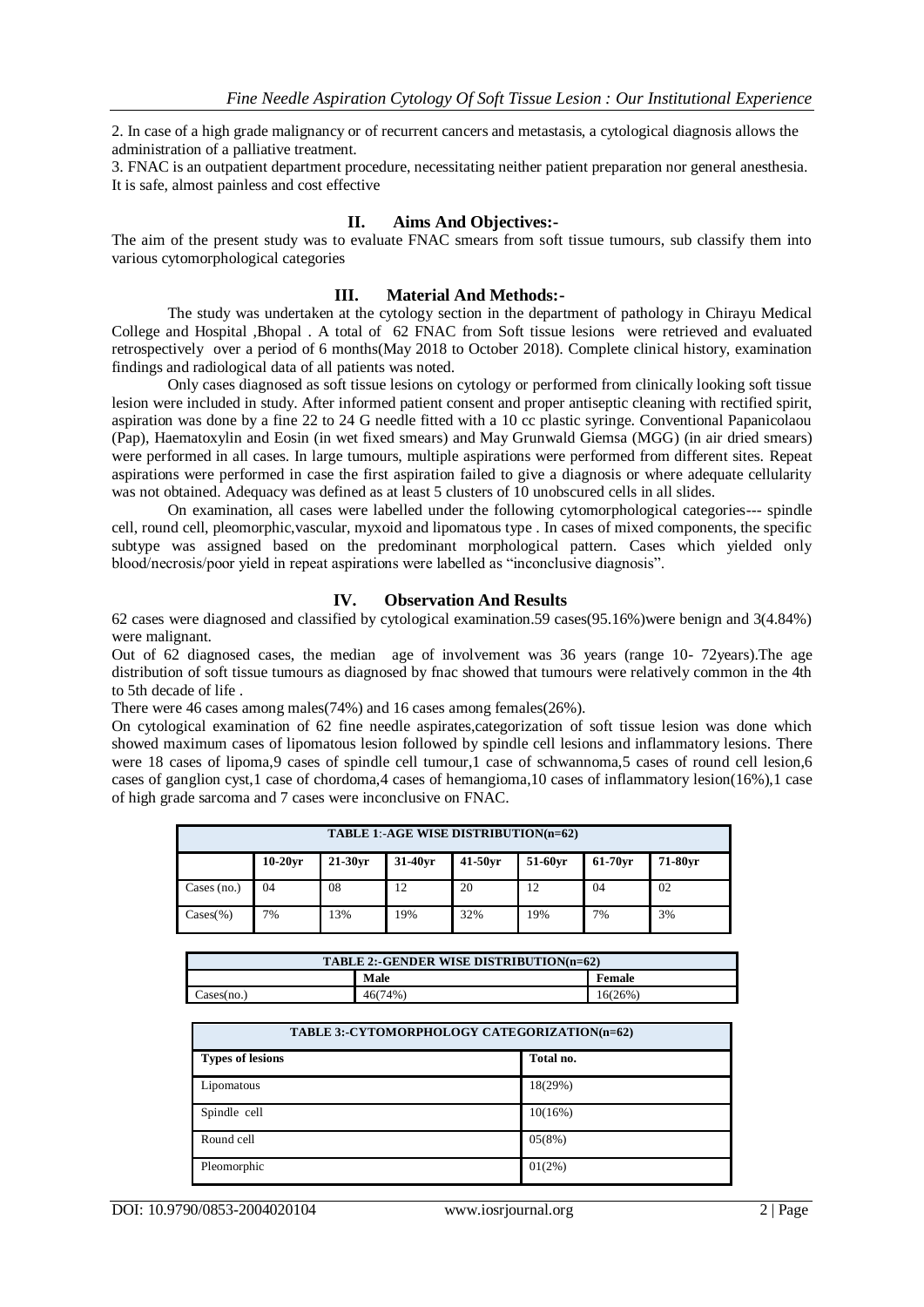| Myxoid               | $07(11\%)$ |
|----------------------|------------|
| Vascular             | 04(7%)     |
| Inflammatory lesions | $10(16\%)$ |
| Inconclusive         | $07(11\%)$ |

| <b>CASES ON FNAC</b>       | NO. |
|----------------------------|-----|
| Lipoma                     | 18  |
| Spindle Cell Lesion        | 09  |
| High Grade Sarcoma         | 01  |
| <b>Inflammatory Lesion</b> | 10  |
| Round Cell Tumour          | 5   |
| Hemangioma                 | 4   |
| Ganglion Cyst              | 6   |
| Schwannoma                 |     |
| Osteosarcoma               |     |
| Inconclusive               |     |
| <b>TOTAL</b>               | 62  |

## **V. Discussion**

FNAC was performed in 62 cases, diagnosed and classified by cytological examination, of which 59 (95.16%) cases were benign and 3 cases (4.84%) were malignant. 7 cases (11%) were inconclusive on fnac.

The probable reason behind inconclusive result may be excessive fibrosis or necrotic/cystic change in the tumour or maybe due to vascular nature of the tumour and thus yielded blood only. Also fnac on too tiny soft tissue swelling (small neurofibroma, lipoma) usually yielded scanty cellularity and thus should better be diagnosed clinically.

Also, simple radiological tests like usg can diagnose haemangioma more correctly than by fnac and will help in localizing the lesion for performing fnac from the correct site

Like other studies (Ackerman et al 16-series of 517 cases, 6% inconclusive;. Roy S. et al15-105 case series,6.7% inconclusive),in the present study inconclusive cases were around 11%

The increase in inconclusive cases in our study may be due to performance of fnac in too small swellings which were not done in other studies.

Another point we have realized while reporting soft tissue tumours on fnac that there are no clear cut guidelines for cellularity.

While a single malignant looking cell may be sufficient to stamp a lesion as suspicious for malignancy, it is more difficult in case of reactive/post chemotherapy lesions, as few atypical cells may be inadequate for reporting depending on the confidence of the cytopathologist.

We propose a minimum adequacy criterion of 5 cell clusters of 10 unobscured cells for reporting a soft tissue lesion.

Lipomatous tumours (29%) are most easy to diagnose on cytology,given their typical cytological appearance and clinical presentation. In case of round cells, other spindle cells and myxoid lesions, it is very difficult to come to a definitive diagnosis without the help of proper clinical history, radiological

One of the advantages of fnac, preventing unnecessary surgery in benign soft tissue lesions.

03 cases were diagnosed as malignant soft tissue tumour on FNAC, the malignant nature of the lesion, and sarcoma was reported to help the clinician correlate clinically and plan therapy accordingly.

## **VI. Conclusion**

FNAC is an excellent diagnostic modality in the early diagnosis of soft tissue tumors. It is highly sensitive in detecting benign soft tissue tumors and highly specific for malignant soft issue tumors. Cytological categorization of sarcomas especially high-grade tumors like round cell and pleomorphic sarcomas will definitely help in early formulation of effective management protocol. Exact subtyping and grading of sarcomas by FNAC is possible in most of the cases. However, scope of soft tissue evaluation on cytology can be increased with more studies dealing with application of various ancillary techniques like IHC and cytogenetics.

#### **References:**-

- [1]. Arul P, Masilamani S. Fine needle aspiration cytology of soft tissue tumors with its histopathological correlation in a rural hospital of South India: A retrospective study. Clin Cancer Investig J 2016;5:146-50, **DOI:** 10.4103/2278-0513.178066
- [2]. Roy S, Manna AK, Pathak S, Guha D. Evaluation of fine needle aspiration cytology and its correlation with histopathological findings in soft tissue tumours. J Cytol 2007;24:37-40.
- [3]. Akerman M,Domanski H A. The cytology of soft tissue tumours. In:Orell SR, editor. Monographs in clinicalcytology,16th edn. Basel:Karger Publishers;2003.p 1-5